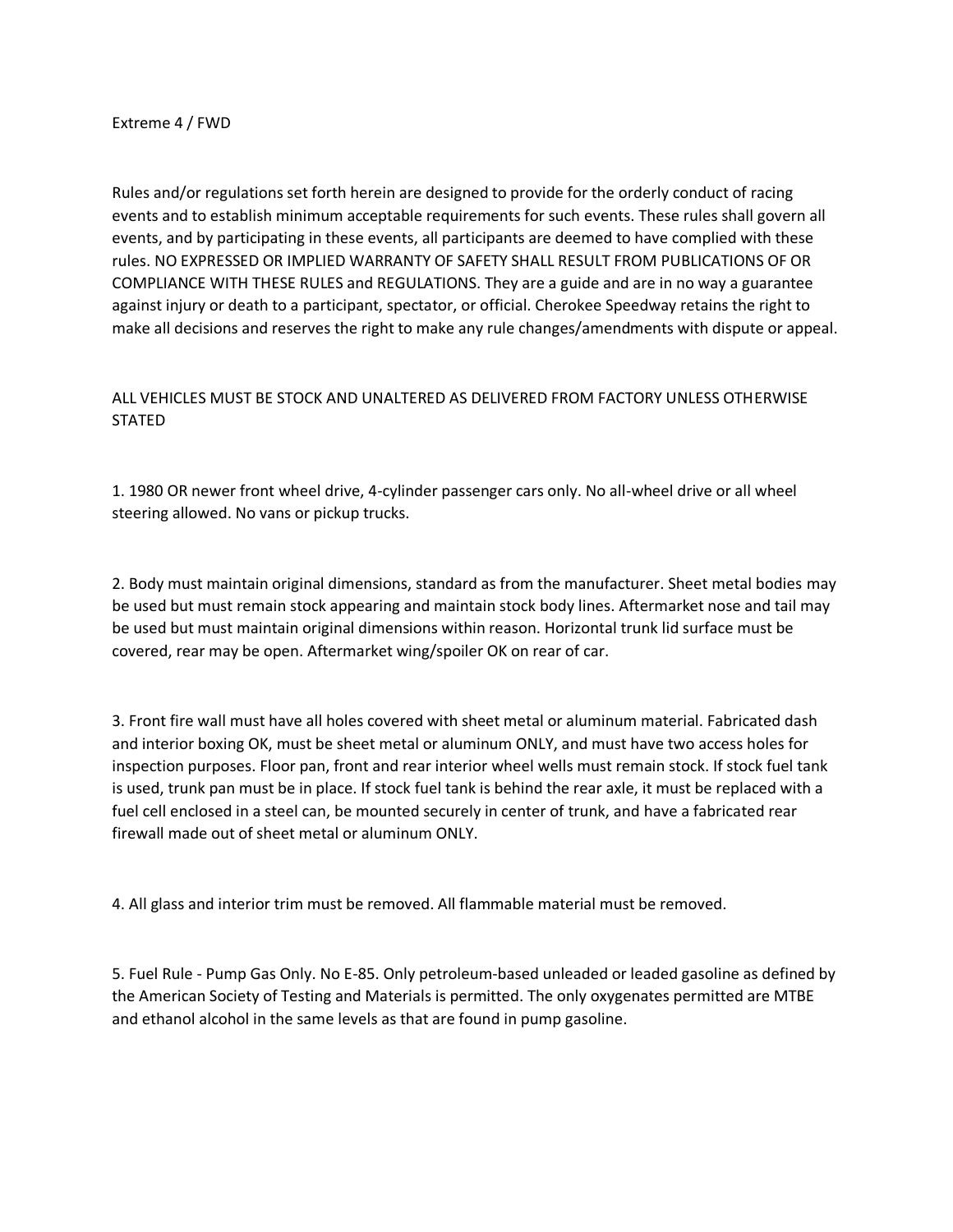6. All vehicles must have seamless tubing 4-point roll cage with X braced hoop behind driver and a minimum of three door bars with vertical bracing from top to bottom. Where bars connect to frame must be a minimum 1/4-inch steel plate welded to frame in a secure and safe manner. Front and rear bars OK but cannot protrude beyond bodywork. Main components of 4-point cage and driver's door bars must be at minimum 1.5"x.095" tubing. Must add 3 crash bars in front of driver.

Engine/Transmission

1. NO PERFORMANCE ENGINES. Stock 4-cylinder engine only. Maximum displacement of 2.2 Liters. No variable valve timing engines or variable valve timing engine components. Engine must remain stock as delivered by the factory and must remain in stock location. No Cosworth or rotary engines. No turbocharged or supercharged engines. ABSOLUTELY NO NITROUS. All engines must be for the make/brand of car for which they were manufactured. All internal and external parts must be for engine being claimed. No engine components can be lightened, altered, or modified in any way. ARP rod bolts, head studs, reusable gaskets o.k. but must be stock thickness. No performance gaskets or spacers. No high-performance components or aftermarket will be allowed in the engine or drive train. Must utilize all stock fuel injection or carburetor components for the engine in vehicle. Factory air box and piping with factory type filter (washable okay) or cone type air filter attached to corrugated piping inside of engine compartment may be used (No slick wall piping). Outer diameter of piping must not exceed outer diameter of stock intake pipe. Cone filter may be attached directly to throttle body (K&N ok). Exhaust manifold must remain stock with pipe extending beyond the driver's seat, parallel to the ground. Headers allowed only as delivered from factory for make/brand of car. All flywheels must be stock as delivered from factory. Saturns with 1.9L engine may lighten factory flywheel to 13lbs.

Weight

1. Up to 1.9L 2100lbs

2. 0L and up 2200lbs

2. Any vehicle that uses an engine other than that delivered from factory must add 50lbs.

3. 25-pound weight break for each of the following; certified head and neck restraint, full containment seat, and/or certified fire suppression system with a minimum of 3 nozzles (one in engine bay, one in driver's compartment, one at fuel cell/fuel tank).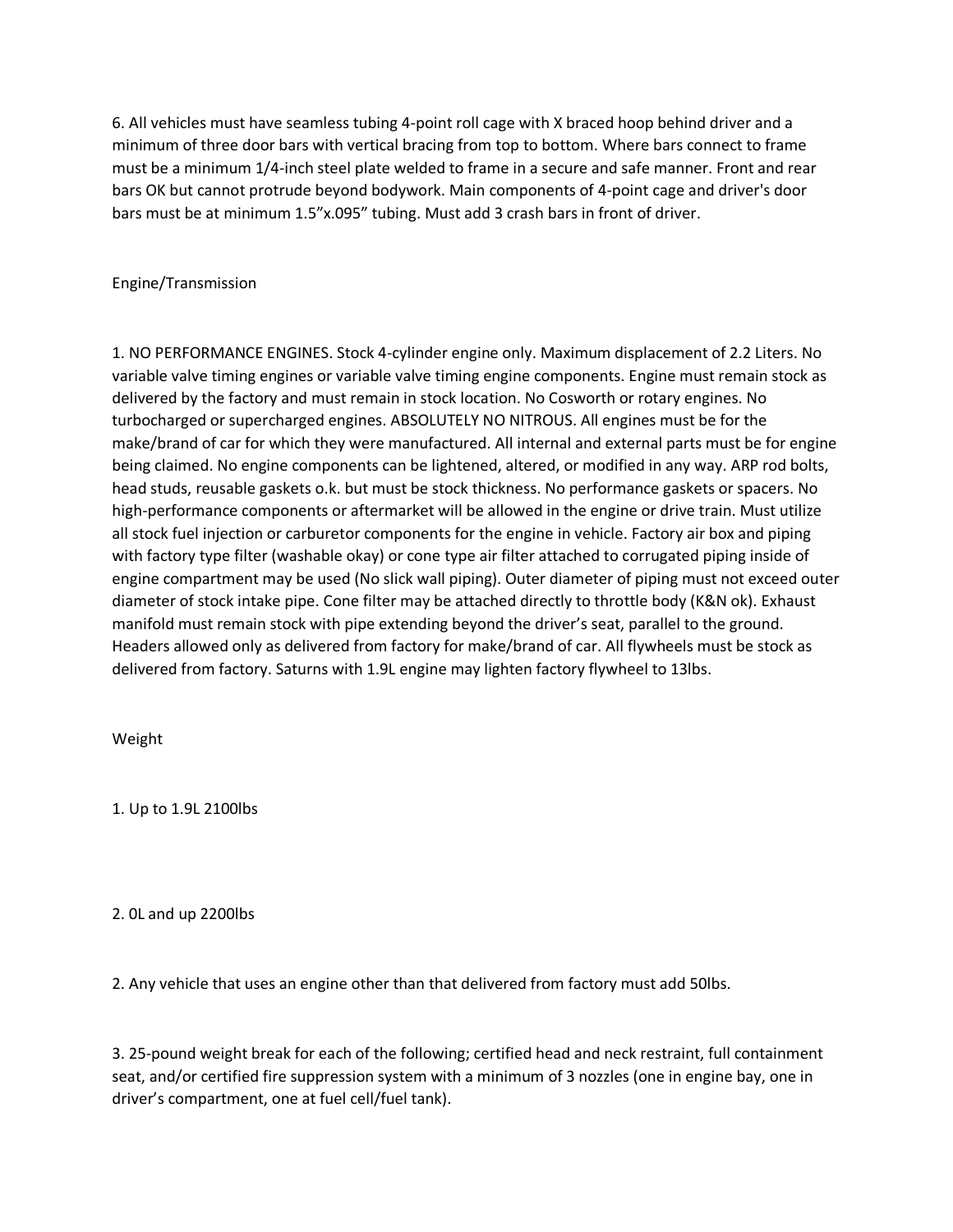## Transmissions

1. All transmissions must have all working gears including reverse. No lightening, altering or removal of gears or transmission components. Open differentials may be welded.

## Suspension

1. Only stock suspension parts allowed. Drilling or cutting of the stock suspension parts for camber is OK but must be performed in a manner deemed safe by tech officials. Safety hubs OK. Car may be lowered with stock parts only. No performance or aftermarket shocks/struts, O.E. replacement or equivalent only. No adjustable coil overs. Stock shock location only. Cannot move where shock/strut mounts to car.

## Brakes

1. Must have functional OEM front brakes. Rear brakes may be removed. No bias adjusters or shut offs allowed.

## Wheels and Tires

1. Racing wheels allowed. All wheels must be the same size and offset. 7-inch wide max. Outward facing beadlock optional on the right front only.

2. Tires must have DOT stamp and legal for highway use No performance, trick, gumball, fancy or exotic tires of any kind allowed. Track reserves the right to disallow any tire from use in competition in this class.

## Safety

1. SFI or FIA approved racing seat with minimum 5-point harness required. Harnesses must be SFI or FIA certified and must be in date. Fire extinguisher with gauge, mounted in quick release harness in reach of driver is mandatory. Racing helmet with SA2015 rating required. No motorcycle helmets.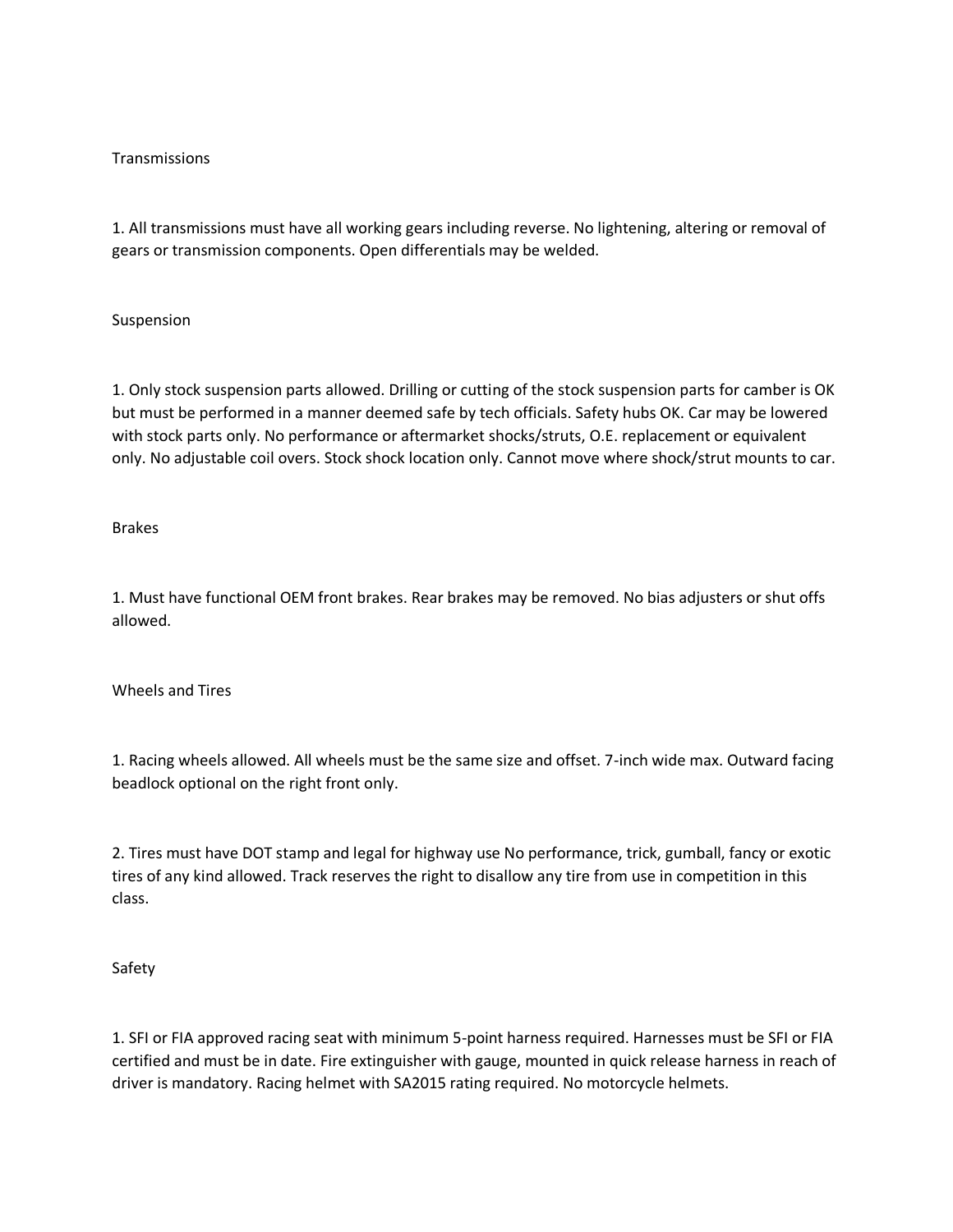2. Anything to promote safety may be added with approval from tech man.

Buy Rule

1. ENGINE COMPUTER ONLY \$150. Only top five eligible to buy computer, furthest car back gets first choice to buy.

2. ENGINE BUY RULE \$1,000. (no bolt own's included) Only the car behind can buy.

3. TRANSMISSION BUY RULE \$500. Only the car behind can buy.

4. CAMSHAFT BUY RULE \$100 PER CAM. Only the car behind can buy.

PROTEST

\*Any item tech man deems altered will be disqualified if not covered in rules.

1. Intake, exhaust, throttle body and remove valve cover for visual inspection. \$150 \$50 acceptance fee. Track retains \$50

2. Complete engine protest. \$500. \$200 acceptance fee. Track retains \$200.

3. Fuel protest is \$125 and \$125 acceptance. Blue Ridge Labs will conduct laboratory analysis of fuels.

4. Visual protest \$25 must be presented to the tech man in writing 30 minutes before the main event.

5. Top five cars will be visually inspected directly after the main event each week. All cars may be subject to random inspection at any time.